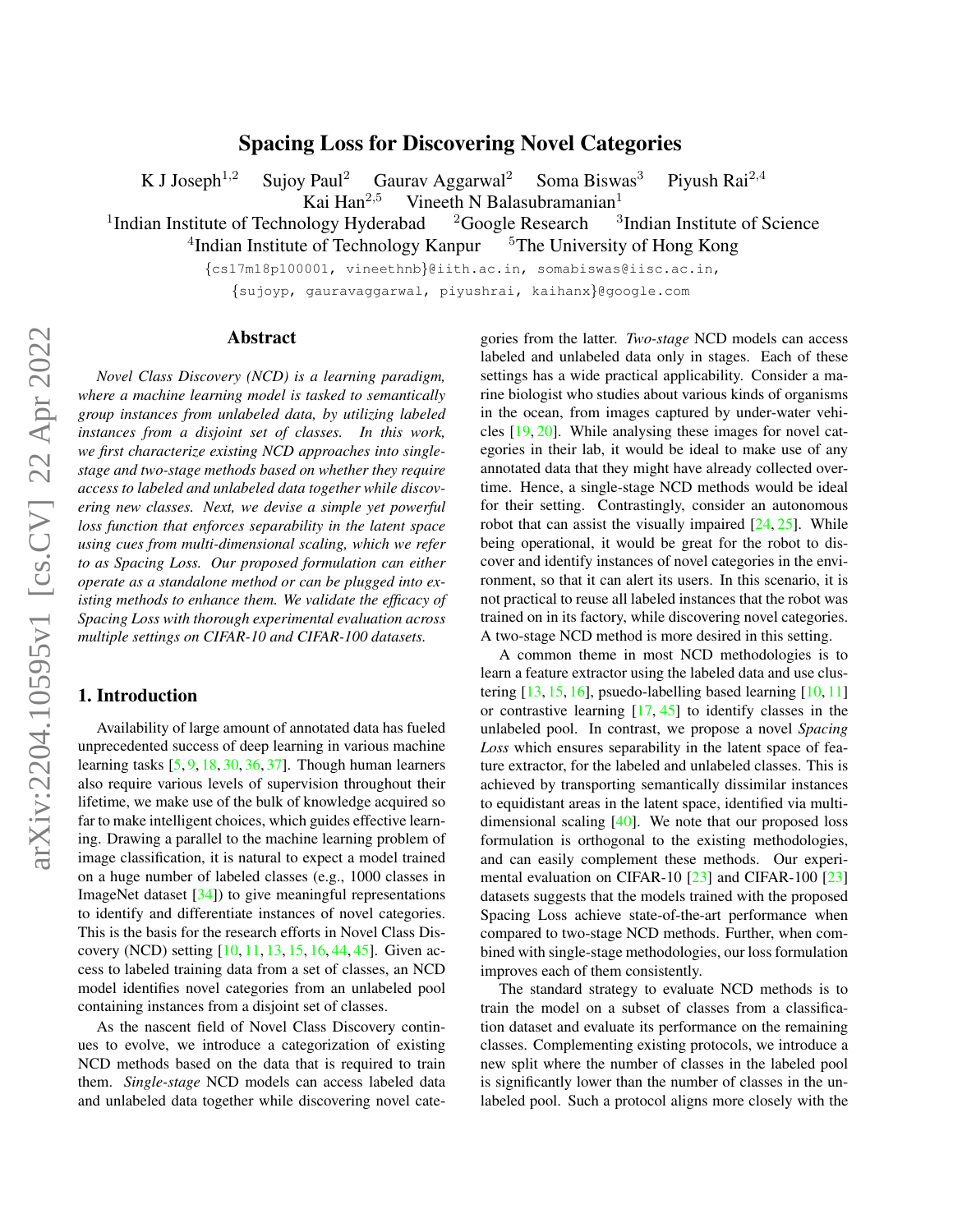<span id="page-1-3"></span>real-world scenarios, where the number of classes in the labeled and unlabeled pool might be heavily imbalanced.

To summarize, the key contributions of our work are:

- We propose Spacing Loss, which enforces separability in the latent space, for the challenging problem of novel category discovery.
- We evaluate our proposed approach on benchmark datasets for novel category discovery, under both singleand two-stage settings, consistently outperforming existing methods.

#### 2. Novel Class Discovery Methods

Two-stage Methods Early methods in Novel Class Discovery [\[13,](#page-4-6) [15,](#page-4-7) [16\]](#page-4-8) operate in a phased setting. In the first phase, the model learns from the labeled data, and in the subsequent phase, it discover novel categories from the unlabeled pool. MCL [\[16\]](#page-4-8) and KCL [\[15\]](#page-4-7) learn a binary similarity function using meta-learning in the first phase, and use this in the category discovery phase. DTC  $[13]$  first learns a feature extractor on the labeled data. In the next stage, these features are used to initialise a clustering algorithm [\[42\]](#page-5-6), which further fine-tunes these representations using the unlabeled data, thereby improving class discovery. Single-stage Methods More recent efforts in NCD [\[10,](#page-4-4) [11,](#page-4-5) [45\]](#page-5-4) use labeled and the unlabeled data together to discover novel categories. RS  $[11, 12]$  $[11, 12]$  $[11, 12]$ , NCL  $[45]$  and Open-Mix [\[46\]](#page-5-7) first use RotNet [\[22\]](#page-4-16) to self-supervise on the labeled and unlabeled data. Then, RS [\[11\]](#page-4-5) uses pseudo-labels from ranking-statistics method to learn an unlabeled head. NCL [\[45\]](#page-5-4) and Jia *et al*. [\[17\]](#page-4-13) find that contrastive learning improves class discovery and OpenMix [\[46\]](#page-5-7) uses mixup [\[43\]](#page-5-8) to generate more training data to guide class discovery. UNO [\[10\]](#page-4-4) finds that a unified loss function enhances the synergy between the learnings from labeled and the un-labeled data. Zhao and Han [\[44\]](#page-5-3) proposes to focus on fine-grained local cues in images to enhance discrimination<sup>[1](#page-1-0)</sup>.

# 3. Spacing Loss

Learning to adapt the latent representations of a model, such that semantically identical samples would share nearby locations in the latent manifold, while semantically dissimilar samples are spaced apart, would be ideal for discovering novel classes. Such a subspace shaping should evolve as latent representations mature. Two characteristics would be ideal in such a setting: 1) the ability to transport similar samples to locations equidistant from other dissimilar samples in the latent manifold, 2) the datapoints having the ability to refresh their associativity to a group as the learning progresses. We propose a simple yet effective methodology

<span id="page-1-1"></span>

Figure 1. The figure illustrates how latent space is adapted by the proposed Spacing Loss. Latent representations from different classes are shown in different shapes. As the model is bootstrapped with labeled data, the latent representations from the unlabeled data will have reasonable semantic grouping. We further enhance the separability in the latent space by identifying equidistant points (shown in red) and then moving the latent representations to these identified locations, effectively ensuring spacing between the classes of interest.

that accommodates both aspects. Fig. [1](#page-1-1) illustrates how the latent space is adapted using the proposed Spacing Loss. While learning to discover classes, we identify locations in latent space (in red), which are equidistant from each other. Next, we enforce the latent representations from unlabeled data to be transported to nearest of such points. Each latent representation can change their membership to a specific group as the learning progresses. This flexibility along with the weak regularization enables us to learn a well-separated latent representation. A simple non-parametric inference in this space can help us to discover categories. We summarize how equidistant locations is identified in Sec. [3.1,](#page-1-2) followed by how latent space is adapted in Sec. [3.2,](#page-2-0) concluding with the overall objective in Sec. [3.3.](#page-2-1)

# <span id="page-1-2"></span>3.1. Finding Equidistant Points in the Latent Space

Let us consider a feature extractor  $\Phi : \mathbb{R}^{w \times h \times 3} \rightarrow$  $\mathbb{R}^z$ , which takes an input image and generates a z dimensional latent representation. We identify  $c$  prototypes,  $P =$  $\{p_1, \dots, p_c\}$ , from these latent representations, where c is the total number of classes under consideration. These prototypes can be initialised using a simple centroid based strategy. We identify equidistant points,  $P^e = \{p_1^e \cdots p_c^e\}$ , in this latent space which are guaranteed to be far apart atleast by the largest pair-wise distance between these prototypes. These equidistant points serve as anchors to which the corresponding centroids and its associated data would be progressively shifted to while the learning progresses.

Let  $p_{dist}$  be the largest pair-wise distance between the prototypes. We first construct a  $c \times c$  *dissimilarity matrix* ∆ as follows: all entries but for the diagonals are set to  $\delta_{ij} = \alpha \times p_{dist}$ , where  $\alpha > 1$ . The diagonal elements  $\delta_{ij}$ , of  $\Delta$  are set to 0. Hence,  $\Delta$  is symmetric, non-negative and hollow by construction. Given a dataset  $D$ , we seek to find  $P^e = \{p_1^e \cdots p_c^e\}$  where each  $p_i^e \in \mathbb{R}^z$ , such that distance between any  $p_i^e$  and  $p_j^e$  is approximately  $\delta$ : ie.  $d_{ij}(\boldsymbol{P}^e) \approx$ 

<span id="page-1-0"></span><sup>&</sup>lt;sup>1</sup>As NCD is a nascent field, we will maintain an updated list of methods here: [https://github.com/JosephKJ/Awesome-Novel-Class-Discovery.](https://github.com/JosephKJ/Awesome-Novel-Class-Discovery)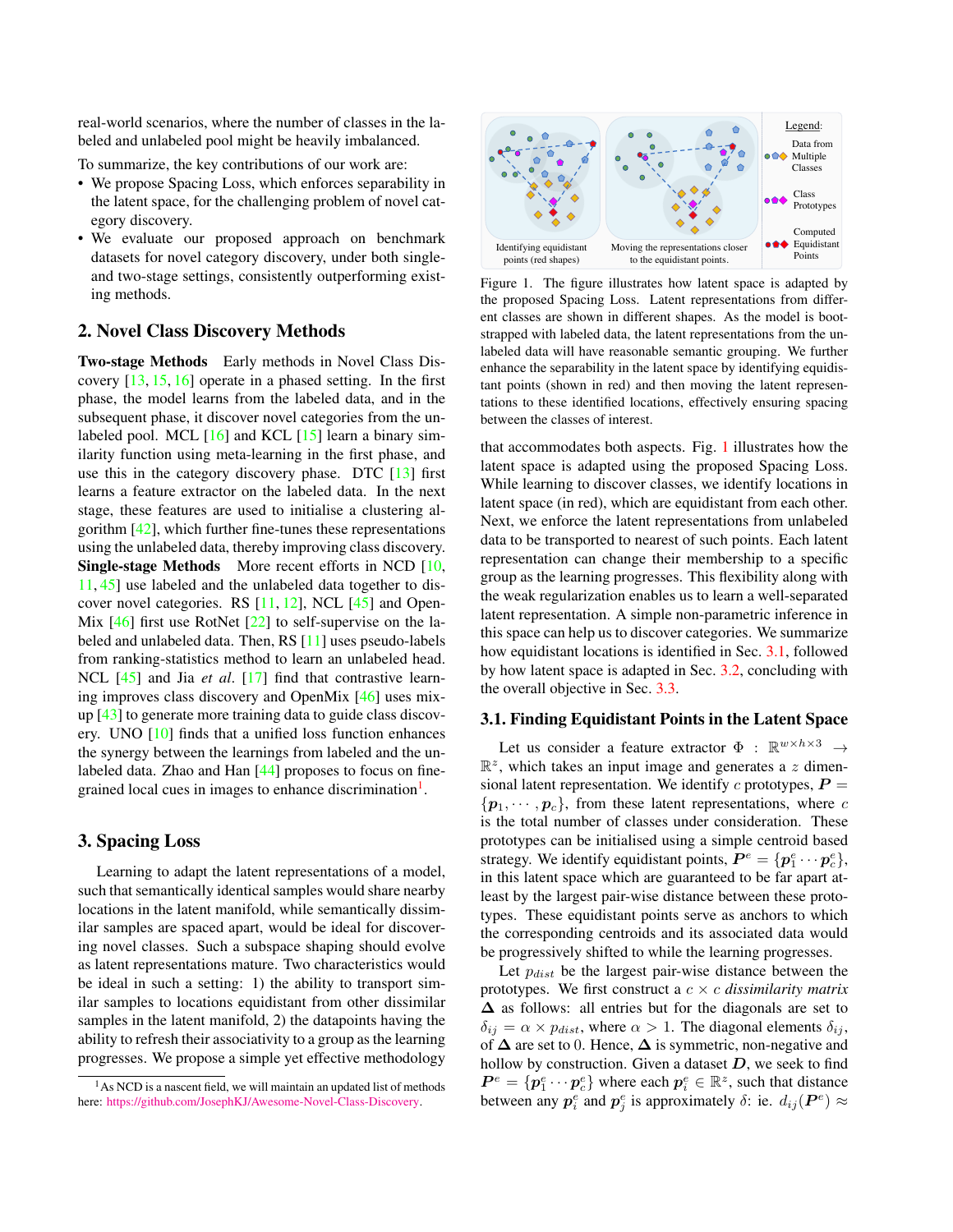<span id="page-2-6"></span> $\delta_{ij}$ .  $d_{ij}(\boldsymbol{P}^e)$  corresponds to the distance between  $\boldsymbol{p}_i^e$  and  $\boldsymbol{p}_j^e$ in euclidean space. We can formulate the objective to learn  $P<sup>e</sup>$  as follows:

<span id="page-2-2"></span>
$$
\sigma(\boldsymbol{P}^e) = \sum_{i < j \leq c} w_{ij} (d_{ij}(\boldsymbol{P}^e) - \delta_{ij})^2,\tag{1}
$$

where  $W$  is a symmetric, non-negative and hollow matrix of weights  $w_{ij}$ , which captures the relative importance. For simplicity, we weigh each  $P_i^e$  equally. As finding an analytical solution to minimize Eq.  $(1)$  is intractable, an iterative majorization algorithm  $[4, 7, 40]$  $[4, 7, 40]$  $[4, 7, 40]$  $[4, 7, 40]$  $[4, 7, 40]$  is used. We seek to find a manageable surrogate function  $\tau(P^e, Y)$ , which majorizes  $\sigma(\boldsymbol{P}^e)$ , i.e.,  $\tau(\boldsymbol{P}^e, \boldsymbol{Y}) > \sigma(\boldsymbol{P}^e)$ , with the initial supporting points  $Y$ . We can rewrite Eq. [\(1\)](#page-2-2) as follows:

$$
\sigma(\boldsymbol{P}^e) = \sum_{i < j} d_{ij}^2(\boldsymbol{P}^e) + \sum_{i < j} \delta_{ij}^2 - 2 \sum_{i < j} \delta_{ij} d_{ij}(\boldsymbol{P}^e). \tag{2}
$$

The first term is a quadratic in  $P^e$  and can be expressed as Tr  $P^{eT}VP^e$ , where V has  $v_{ij} = -w_{ij}$  and  $v_{ii} = \sum w_{ij}$ [\[7\]](#page-4-18). The second term is a constant, say  $k$ , and the third term can be bounded as follows:

$$
\sum_{i < j} \delta_{ij} d_{ij}(\boldsymbol{P}^e) = \text{Tr } \boldsymbol{P}^{eT} \boldsymbol{B}(\boldsymbol{P}^e) \boldsymbol{P}^e
$$
\n
$$
\geq \text{Tr } \boldsymbol{P}^{eT} \boldsymbol{B}(\boldsymbol{Y}) \boldsymbol{Y}, \tag{3}
$$

where  $B(Y)$  has

$$
b_{ij} = \begin{cases} \frac{\delta_{ij}}{d_{ij}(\mathbf{Y})}, & \text{for } d_{ij}(\mathbf{Y}) \neq 0, i \neq j \\ 0, & \text{for } d_{ij}(\mathbf{Y}) = 0, i \neq j \end{cases} \text{ and}
$$
  

$$
b_{ii} = -\sum_{j=1, j \neq i}^{c} b_{ij}.
$$
 (4)

The proof of this inequality follows  $[4, 7]$  $[4, 7]$  $[4, 7]$ . Hence, the surrogate function that majorizes  $\sigma(P^e)$  is as follows:

<span id="page-2-3"></span>
$$
\tau(\boldsymbol{P}^e, \boldsymbol{Y}) = \text{Tr}\,\boldsymbol{P}^{eT}\boldsymbol{V}\boldsymbol{P}^e + k - 2 \text{ Tr}\,\boldsymbol{P}^{eT}\boldsymbol{B}(\boldsymbol{Y})\boldsymbol{Y}. \tag{5}
$$

Algorithm 1 GETEQUIDISTANTPOINTS

<span id="page-2-4"></span>**Input:** Prototype vectors:  $P = \{p_0 \cdots p_c\}$ , Small constant  $\epsilon$ . **Output:** Equidistant points:  $P^e$ 1:  $p_{dist} \leftarrow$  maximum distance between all prototypes in  $P$ .

- 2: Compute  $\Delta$  from  $p_{dist}$ .
- 3: Initialize  $P^e$  randomly.
- 4: do
- 5:  $\boldsymbol{Y} \leftarrow \boldsymbol{P}^e$

6:  $\boldsymbol{P}^e \leftarrow \arg\min_{\boldsymbol{P}^e} \tau(\boldsymbol{P}^e)$  $\triangleright$  Defined in Eq. [\(5\)](#page-2-3) 7: while  $(Y - P^e) > \epsilon$ 8: return  $P^e$ 

Algorithm [1](#page-2-4) summarizes how  $P<sup>e</sup>$  are computed by optimizing Eq. [\(5\)](#page-2-3). In Line 2, we compute the dissimilarity matrix  $\Delta$  by using the maximum distance between the prototype vectors  $P$ . First  $P^e$  is randomly initialised. Until there

is negligible change  $\epsilon$  in  $\mathbf{P}^e$ , we update  $\mathbf{P}^e$  to optimize the surrogate function  $\tau(P^e, Y)$ . The resulting vectors in  $P^e$ are guaranteed to be equidistant from each other [\[4\]](#page-4-17).

#### <span id="page-2-0"></span>3.2. Learning Separable Latent Space

Once the equidistant locations in the latent space  $P^e$  are identified, they can be used to enforce separation in the latent representations of images from different classes. As each latent representation matures with training, it might need to change its associativity with its initial group. We propose a novel formulation in Algorithm [2](#page-2-5) that would allow for this flexibility during learning. The training essentially alternates between learning with pseudo-labels derived from class prototypes (Lines 6 - 8) and modifying the class prototypes themselves (Lines 11 - 15). In Line 1, we initialize the class prototypes  $P$  as the centroids of latents from  $\Phi_{\theta}$  using k-means [\[29\]](#page-4-19). Based on the closeness to these prototypes, the class associativity of each image in a mini-batch is determined in Line 7. The feature extractor is updated to make the latent representations closer to these prototypes in Line 8. Using these newer features, the assignment is recomputed and the prototypes themselves are updated in Line 15. For each data-point  $z_i$ , its corresponding prototype  $p_{c_{\mathbf{z}_i}}$  is moved closer to the equidistant point  $p_{c_{\mathbf{z}_i}}^e$  and its current representation, controlled by a momentum parameter  $\eta$ . The parameter  $\eta$  dampens with more instances of the specific class seen during training.

Algorithm 2 LEARNINGWITHSPACING

<span id="page-2-5"></span>**Input:** Feature extractor:  $\Phi_{\theta}$ , Data:  $D = \{X_i\}$ , # of epochs: *e*. 1: Initialize class prototypes  $P = \{p_0 \cdots p_c\}$ . 2: Identify equidistant points  $\boldsymbol{P}^e = \{ \boldsymbol{p}_0^e \cdots \boldsymbol{p}_c^e \}$  using Algo. [1.](#page-2-4) 3: Initialize assignment frequency  $v \leftarrow 0$ ;  $|v| = c$ . 4: for each epoch e do 5: for each minibatch  $X \subset D$  do 6:  $Z \leftarrow \Phi_{\theta}(X)$ 7:  $A \leftarrow$  assign the nearest prototype from  $P$  for each  $Z$ . 8: Update  $\theta$  with MeanSquaredError( $\mathbf{Z}, \mathbf{A}$ ). 9:  $Z \leftarrow \Phi_{\theta}(X)$   $\triangleright$  Recompute Z with updated  $\theta$ 10:  $A \leftarrow$  recompute prototype assign. for each new Z. 11: for  $z_i$  in  $Z$  do 12:  $c_{\mathbf{z}_i} \leftarrow$  retrieve assignment index of  $\mathbf{z}_i$  from A. 13:  $\boldsymbol{v}[c_{\boldsymbol{z}_i}] \leftarrow \boldsymbol{v}[c_{\boldsymbol{z}_i}] + 1$ 14:  $\eta \leftarrow \frac{1}{v[c_{\mathbf{z}_i}]}$ <br>
15:  $\mathbf{p}_{c_{\mathbf{z}_i}} \leftarrow (1 - \eta) \mathbf{p}_{c_{\mathbf{z}_i}} + \eta(\mathbf{z}_i + \mathbf{p}_{c_{\mathbf{z}_i}}^e)$ 

#### <span id="page-2-1"></span>3.3. Overall Objective

So far, we have explained how the feature extractor  $\Phi_{\theta}$  is adapted by Spacing Loss. Our complete model extends this backbone with one head for the labeled data  $F_{Lab} = \Phi_{Lab} \circ \Phi_{\theta}$  and another for the unlabeled data  $F_{U lab} = \Phi_{U lab} \circ \Phi_{\theta}$ .  $F_{Lab}$  is learned with the labeled examples.  $F_{U lab}$  is learned with pairwise pseudo labels derived from cosine-similarity [\[45\]](#page-5-4) between its latent repre-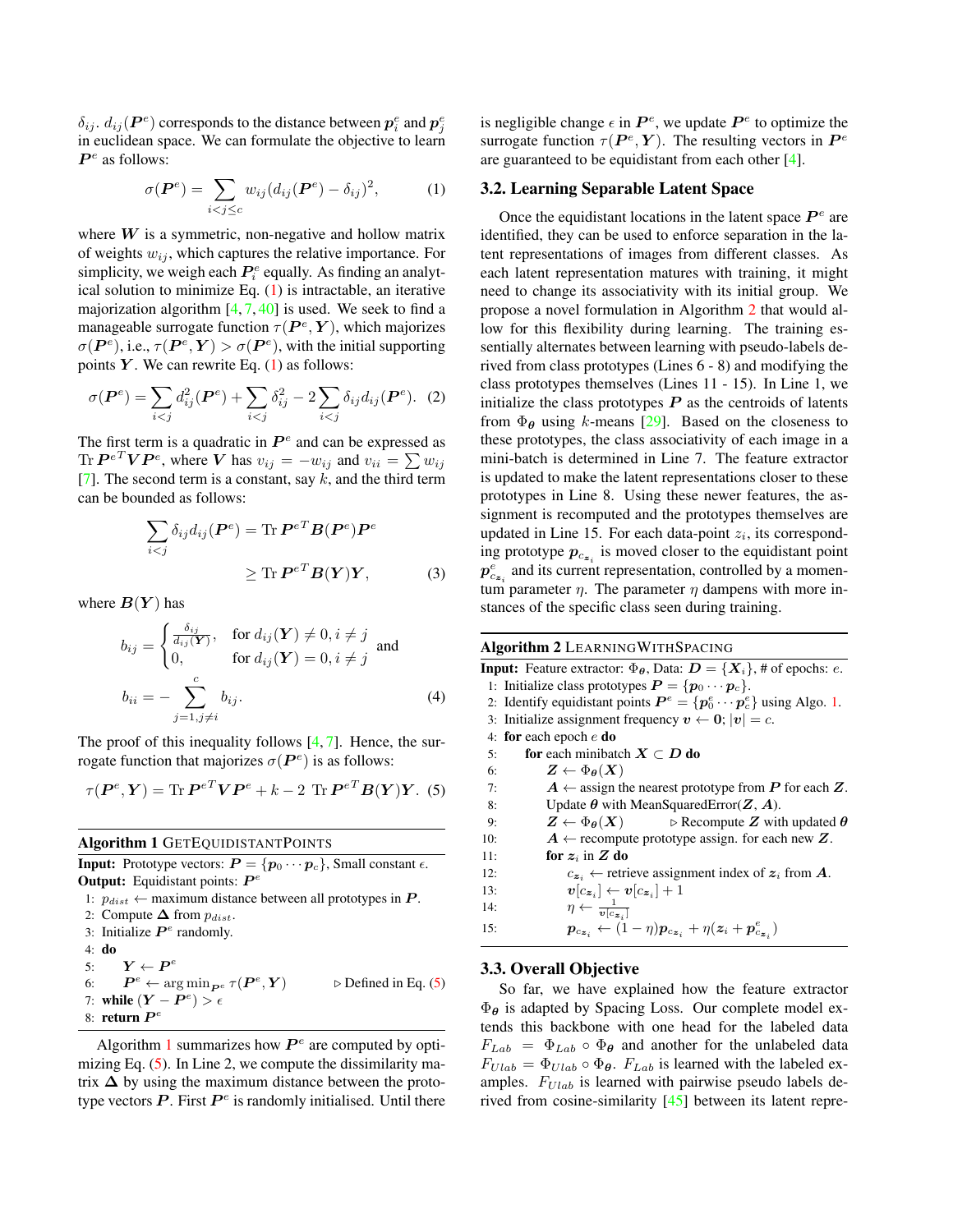<span id="page-3-2"></span><span id="page-3-1"></span>

| Setting $\rightarrow$        | <b>Imbalanced Class Split</b> |            |                 |            | <b>Balanced Class Split</b> |            |                 |            |
|------------------------------|-------------------------------|------------|-----------------|------------|-----------------------------|------------|-----------------|------------|
| Dataset Splits $\rightarrow$ | CIFAR-100-80-20               |            | CIFAR-100-20-80 |            | $CIFAR-10-5-5$              |            | CIFAR-100-50-50 |            |
| Method                       | CA                            | <b>NMI</b> | CA              | <b>NMI</b> | CA                          | <b>NMI</b> | CA              | <b>NMI</b> |
| <b>RS</b> [11]               | 69.39                         | 0.6934     | 16.63           | 0.4493     | 89.72                       | 0.7724     | 47.72           | 0.5666     |
| $RS + Spacing loss$          | 73.16                         | 0.7252     | 26.37           | 0.4562     | 89.90                       | 0.7764     | 48.20           | 0.5712     |
| $NCL$ [45]                   | 81.01                         | 0.7883     | 19.82           | 0.4570     | 92.70                       | 0.8233     | 56.71           | 0.6355     |
| $NCL + Spacing loss$         | 85.11                         | 0.7896     | 35.60           | 0.5064     | 93.32                       | 0.8364     | 57.36           | 0.6432     |



Table 1. We study the class discovery performance of single-stage NCD models across multiple settings in this table. Our proposed loss formulation can act as an add-on to existing methods, effectively enhancing their class discovery capability, even for severely skewed class distributions. Figure 2. Latent space of novel categories from CIFAR-10-5-5, trained using NCL + Spacing Loss.

sentations. We also enforce consistency in prediction with an augmented view of each image  $[11, 13, 44, 45]$  $[11, 13, 44, 45]$  $[11, 13, 44, 45]$  $[11, 13, 44, 45]$  $[11, 13, 44, 45]$  $[11, 13, 44, 45]$  to enhance learning. While learning a two-stage model, we first learn  $F_{Lab}$  using cross entropy loss with labeled data and then learn  $F_{U lab}$  with these auxiliary losses and Spacing Loss operating in the latent space. Labeled and unlabeled data, along with all the losses are used to learn the single-stage model. During inference, we do a  $k$ -means  $[29]$  on the latent representations from the backbone network, to discover novel categories.

### 4. Experiments and Results

Following existing NCD methods [\[10,](#page-4-4) [11,](#page-4-5) [13,](#page-4-6) [15,](#page-4-7) [16,](#page-4-8) [44,](#page-5-3) [45\]](#page-5-4), we define splits on CIFAR-10 and CIFAR-100 to evaluate the efficacy of our method. Clustering Accuracy [\[11\]](#page-4-5) and NMI [\[39\]](#page-5-9) are used as the evaluation criteria. We use ResNet-18 [\[14\]](#page-4-20) backbone and closely follow the hyperparameter settings from Zhong *et al*. [\[45\]](#page-5-4).

#### 4.1. Two-stage Results

In the first phase, we train the model on the labeled data from the first 5 and 80 classes from CIFAR-10 and CIFAR-100 datasets respectively for 200 epochs. In the next phase,

<span id="page-3-0"></span>

| Datasets $\rightarrow$ |      | CIFAR-10   | CIFAR-100 |            |  |
|------------------------|------|------------|-----------|------------|--|
| Method                 | CA   | <b>NMI</b> | CA        | <b>NMI</b> |  |
| K-means $[29]$         | 65.5 | 0.422      | 66.2      | 0.555      |  |
| $KCL$ [15]             | 66.5 | 0.438      | 27.4      | 0.151      |  |
| MCL $[16]$             | 64.2 | 0.398      | 32.7      | 0.202      |  |
| <b>DTC</b> [13]        | 87.5 | 0.735      | 72.8      | 0.634      |  |
| RS* [11]               | 84.6 | 0.658      | 69.5      | 0.581      |  |
| $NCL*$ [45]            | 60.5 | 0.479      | 59.5      | 0.428      |  |
| <b>Spacing Loss</b>    | 90.5 | 0.787      | 80.62     | 0.719      |  |
|                        |      |            |           |            |  |

Table 2. Regularization induced by Spacing Loss has better class discovery ability compared to baseline two-stage methods.

classes are identified from the unlabeled data guided by the Spacing Loss. Tab. [2](#page-3-0) showcases the results. Our method consistently outperforms existing methods by a large margin, showing the efficacy of the proposed Spacing Loss. RS  $[11]$  and NCL  $[45]$  are adapted to the two-stage setting for fair comparison (denoted by \*).

#### 4.2. Single-stage Results

A key characteristic of our proposed Spacing Loss is that the latent space regularization that it offers can effectively act as an add-on to existing methodologies. We showcase this capability while evaluating in single-stage setting. In Tab. 1, we organise different dataset splits based on the balance between the number of classes in labeled and unlabeled pool. The concise notation in Row 2 can be expanded as: dataset−total class count−labeled classes− unlabeled classes. The latent space separation induced by Spacing Loss helps to improve the class discovery capability on all settings. It is interesting to note that the improvement is more pronounced in the more pragmatic setting, where the split of classes between the labeled and unlabeled pool is skewed. t-SNE [\[38\]](#page-5-10) visualization of backbone features in Fig. [2](#page-3-1) shows good separation in these latent representations of novel categories in CIFAR-10-5-5 setting.

# 5. Enhancing Continual Learning with NCD

Continual learning setting aims to learn a single model which can incrementally accumulate knowledge across multiple tasks, without forgetting. Main-stream efforts in Continual Leaning [\[1,](#page-4-21)[2,](#page-4-22)[6,](#page-4-23)[8,](#page-4-24)[21,](#page-4-25)[26](#page-4-26)[–28,28,](#page-4-27)[31–](#page-4-28)[33,33,](#page-4-29)[35,](#page-5-11)[41\]](#page-5-12) assume that the data which is introduced in each incremental task is fully annotated. Efforts in Novel Class Discovery can help to relax this requirement, where the model could be tasked to identify classes from the instances of a new task automatically, based on the learnings that it already had. Then, these identified novel categories may be incrementally learned. We hope that the unification of these two streams of research would lead to a more pragmatic problem setting by building on their complementary characteristics.

# 6. Conclusion

We characterise research efforts in the nascent Novel Class Discovery setting into single-stage and two-stage methods, based on their data requirement during training. We further propose a simple yet effective method which enhances both these settings by enforcing separability in the latent representations. Our experimental analysis on multiple settings on two benchmark datasets corroborates with our assertions. Advancements in NCD can help continual learning models to operate in an open-world  $[3,18]$  $[3,18]$ , where it can automatically identify novel categories and then incrementally learn them. We hope this pragmatic setting would be extensively explored in follow-up works.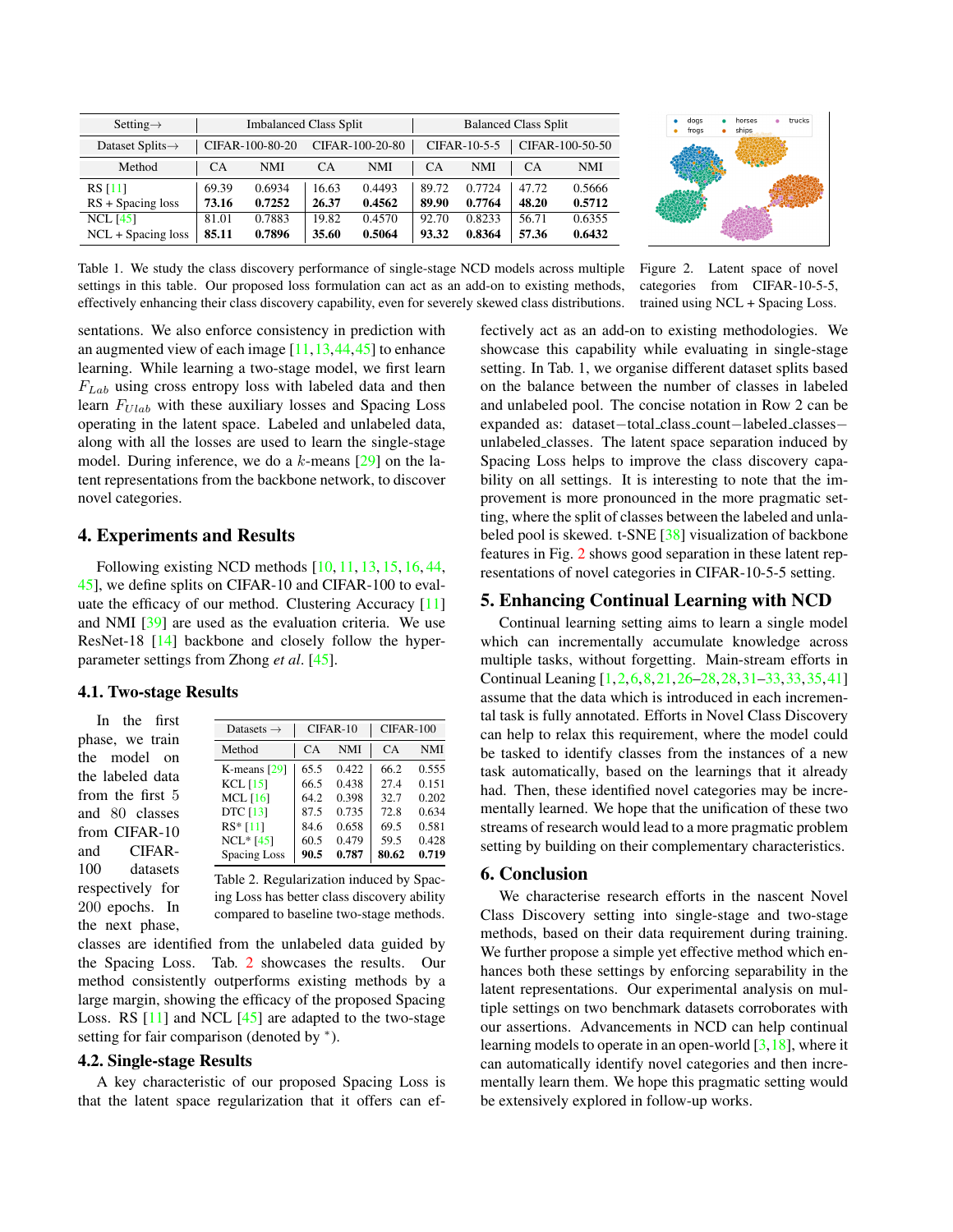# References

- <span id="page-4-21"></span>[1] Davide Abati, Jakub Tomczak, Tijmen Blankevoort, Simone Calderara, Rita Cucchiara, and Babak Ehteshami Bejnordi. Conditional channel gated networks for task-aware continual learning. In *CVPR*, pages 3931–3940, 2020. [4](#page-3-2)
- <span id="page-4-22"></span>[2] Eden Belouadah and Adrian Popescu. Il2m: Class incremental learning with dual memory. In *ICCV*, pages 583–592, 2019. [4](#page-3-2)
- <span id="page-4-30"></span>[3] Abhijit Bendale and Terrance Boult. Towards open world recognition. In *CVPR*, pages 1893–1902, 2015. [4](#page-3-2)
- <span id="page-4-17"></span>[4] Ingwer Borg and Patrick JF Groenen. *Modern multidimensional scaling: Theory and applications*. Springer Science & Business Media, 2005. [3](#page-2-6)
- <span id="page-4-0"></span>[5] Adrian Bulat, Jean Kossaifi, Georgios Tzimiropoulos, and Maja Pantic. Toward fast and accurate human pose estimation via soft-gated skip connections. In *IEEE FG*, pages 8– 15, 2020. [1](#page-0-0)
- <span id="page-4-23"></span>[6] Francisco M Castro, Manuel J Marín-Jiménez, Nicolás Guil, Cordelia Schmid, and Karteek Alahari. End-to-end incremental learning. In *ECCV*, pages 233–248, 2018. [4](#page-3-2)
- <span id="page-4-18"></span>[7] Jan De Leeuw. Applications of convex analysis to multidimensional scaling. *Department of Statistics, UCLA*, 2005. [3](#page-2-6)
- <span id="page-4-24"></span>[8] Arthur Douillard, Matthieu Cord, Charles Ollion, Thomas Robert, and Eduardo Valle. Podnet: Pooled outputs distillation for small-tasks incremental learning. In *ICCV*, pages 86–102, 2020. [4](#page-3-2)
- <span id="page-4-1"></span>[9] Kaiwen Duan, Song Bai, Lingxi Xie, Honggang Qi, Qingming Huang, and Qi Tian. Centernet: Keypoint triplets for object detection. In *ICCV*, pages 6569–6578, 2019. [1](#page-0-0)
- <span id="page-4-4"></span>[10] Enrico Fini, Enver Sangineto, Stéphane Lathuilière, Zhun Zhong, Moin Nabi, and Elisa Ricci. A unified objective for novel class discovery. In *ICCV*, 2021. [1,](#page-0-0) [2,](#page-1-3) [4](#page-3-2)
- <span id="page-4-5"></span>[11] Kai Han, Sylvestre-Alvise Rebuffi, Sebastien Ehrhardt, Andrea Vedaldi, and Andrew Zisserman. Automatically discovering and learning new visual categories with ranking statistics. In *ICLR*, 2020. [1,](#page-0-0) [2,](#page-1-3) [4](#page-3-2)
- <span id="page-4-15"></span>[12] Kai Han, Sylvestre-Alvise Rebuffi, Sebastien Ehrhardt, Andrea Vedaldi, and Andrew Zisserman. Autonovel: Automatically discovering and learning novel visual categories. *IEEE TPAMI*, 2021. [2](#page-1-3)
- <span id="page-4-6"></span>[13] Kai Han, Andrea Vedaldi, and Andrew Zisserman. Learning to discover novel visual categories via deep transfer clustering. In *ICCV*, pages 8401–8409, 2019. [1,](#page-0-0) [2,](#page-1-3) [4](#page-3-2)
- <span id="page-4-20"></span>[14] Kaiming He, Xiangyu Zhang, Shaoqing Ren, and Jian Sun. Identity mappings in deep residual networks. In *ECCV*, pages 630–645, 2016. [4](#page-3-2)
- <span id="page-4-7"></span>[15] Yen-Chang Hsu, Zhaoyang Lv, and Zsolt Kira. Learning to cluster in order to transfer across domains and tasks. In *ICLR*, 2018. [1,](#page-0-0) [2,](#page-1-3) [4](#page-3-2)
- <span id="page-4-8"></span>[16] Yen-Chang Hsu, Zhaoyang Lv, Joel Schlosser, Phillip Odom, and Zsolt Kira. Multi-class classification without multi-class labels. In *ICLR*, 2019. [1,](#page-0-0) [2,](#page-1-3) [4](#page-3-2)
- <span id="page-4-13"></span>[17] Xuhui Jia, Kai Han, Yukun Zhu, and Bradley Green. Joint representation learning and novel category discovery on single- and multi-modal data. In *ICCV*, 2021. [1,](#page-0-0) [2](#page-1-3)
- <span id="page-4-2"></span>[18] KJ Joseph, Salman Khan, Fahad Shahbaz Khan, and Vineeth N Balasubramanian. Towards open world object detection. In *CVPR*, pages 5830–5840, 2021. [1,](#page-0-0) [4](#page-3-2)
- <span id="page-4-9"></span>[19] Kakani Katija, Eric Orenstein, Brian Schlining, Lonny Lundsten, Kevin Barnard, Giovanna Sainz, Oceane Boulais, Benjamin Woodward, and Katy Croff Bell. Fathomnet: A global underwater image training set for enabling artificial intelligence in the ocean. *arXiv:2109.14646*, 2021. [1](#page-0-0)
- <span id="page-4-10"></span>[20] Kakani Katija, Paul LD Roberts, Joost Daniels, Alexandra Lapides, Kevin Barnard, Mike Risi, Ben Y Ranaan, Benjamin G Woodward, and Jonathan Takahashi. Visual tracking of deepwater animals using machine learning-controlled robotic underwater vehicles. In *WACV*, pages 860–869, 2021. [1](#page-0-0)
- <span id="page-4-25"></span>[21] Joseph KJ and Vineeth Nallure Balasubramanian. Metaconsolidation for continual learning. *NeurIPS*, 2020. [4](#page-3-2)
- <span id="page-4-16"></span>[22] Nikos Komodakis and Spyros Gidaris. Unsupervised representation learning by predicting image rotations. In *ICLR*, 2018. [2](#page-1-3)
- <span id="page-4-14"></span>[23] Alex Krizhevsky and Geoffrey Hinton. Learning multiple layers of features from tiny images. *Citeseer*, 2009. [1](#page-0-0)
- <span id="page-4-11"></span>[24] Vladimir Kulyukin, Chaitanya Gharpure, and John Nicholson. Robocart: Toward robot-assisted navigation of grocery stores by the visually impaired. In *IEEE ROS*, pages 2845– 2850, 2005. [1](#page-0-0)
- <span id="page-4-12"></span>[25] Vladimir Kulyukin, Chaitanya Gharpure, John Nicholson, and Grayson Osborne. Robot-assisted wayfinding for the visually impaired in structured indoor environments. *Autonomous robots*, 2006. [1](#page-0-0)
- <span id="page-4-26"></span>[26] Zhizhong Li and Derek Hoiem. Learning without forgetting. *IEEE TPAMI*, 2017. [4](#page-3-2)
- [27] Yaoyao Liu, Bernt Schiele, and Qianru Sun. Adaptive aggregation networks for class-incremental learning. In *Proceedings of the IEEE/CVF Conference on Computer Vision and Pattern Recognition*, pages 2544–2553, 2021. [4](#page-3-2)
- <span id="page-4-27"></span>[28] Yaoyao Liu, Yuting Su, An-An Liu, Bernt Schiele, and Qianru Sun. Mnemonics training: Multi-class incremental learning without forgetting. In *ICCV*, pages 12245–12254, 2020. [4](#page-3-2)
- <span id="page-4-19"></span>[29] James MacQueen et al. Some methods for classification and analysis of multivariate observations. In *Proceedings of the fifth Berkeley symposium on mathematical statistics and probability*, 1967. [3,](#page-2-6) [4](#page-3-2)
- <span id="page-4-3"></span>[30] Rohit Mohan and Abhinav Valada. Efficientps: Efficient panoptic segmentation. *IJCV*, 2021. [1](#page-0-0)
- <span id="page-4-28"></span>[31] Jathushan Rajasegaran, Munawar Hayat, Salman Khan, Fahad Shahbaz Khan, and Ling Shao. Random path selection for incremental learning. *NeurIPS*, 2019. [4](#page-3-2)
- [32] Jathushan Rajasegaran, Munawar Hayat, Salman Khan, Fahad Shahbaz Khan, Ling Shao, and Ming-Hsuan Yang. An adaptive random path selection approach for incremental learning. *arXiv:1906.01120*, 2019. [4](#page-3-2)
- <span id="page-4-29"></span>[33] Sylvestre-Alvise Rebuffi, Alexander Kolesnikov, Georg Sperl, and Christoph H Lampert. icarl: Incremental classifier and representation learning. In *CVPR*, pages 2001–2010, 2017. [4](#page-3-2)